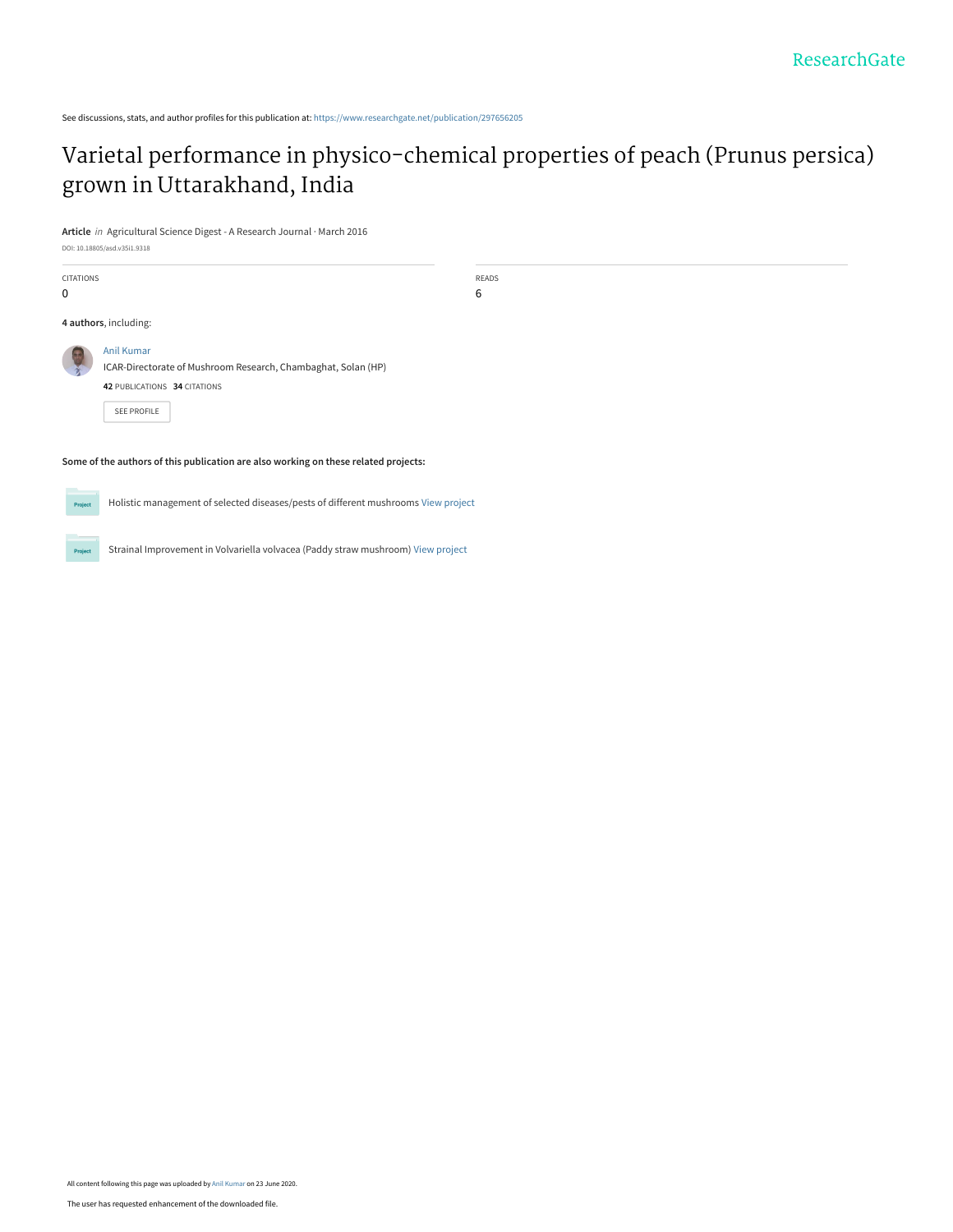# **AGRICULTURAL RESEARCH COMMUNICATION CENTRE www.arccjournals.com**

### **Varietal performance in physico-chemical properties of peach (***Prunus persica***) grown in Uttarakhand, India**

### **Mukesh S. Mer\*, Brij Lal Attri, Anil Kumar and Raj Narayan**

Central Institute of Temperate Horticulture Regional Station, Mukteshwar- 263 138, Uttarakhand, India. Received: 18-11-2015 Accepted: 15-02-2016 DOI: 10.18805/asd.v35i1.9318

**ABSTRACT**

In this study, the varietal performance in respect of the quality and good yield in Kumaun region at the time of growing areas were evaluated. The varieties are F-16-23, Florda king, Nectarine, Red June. The results were pertaining to their highest fruit length (68.50 mm), fruit breadth (71.38 mm), fruit weight (186.11 g) found in T4 Red June and fruit firmness  $(8.74 \text{ lb/in}^2)$  found in T3-Nectarine. The acidity  $(1.66 \%)$ , ascorbic acid  $(440 \text{ mg}/100 \text{ g})$ , reducing sugar  $(19.77 \%)$  and total sugar (51.73 %) found in T4- Red June, T-2 Florda King, T-3 Nectarine. The study revealed that the size and yield good in Red June and the nutritional value was higher in Florda King and Nectarine peach.

**Key words:** Bio-chemical, Characters, Fresh fruit, Peach, Physical characters.

The peach fruit varieties have gained enormous popularity in the past four decades in many countries of the world. The peach fruit cultivation in Kumaun hills are increasing rapidly and has a great potential to become these attractive fruits possessing captitative taste, aroma, nutritional value and a source of livelihood for the people of region. The varieties of peach (cv. Red June, Nectarine, F-16-23, Florda King) are most important gaining popularity in mid to high hill temperate zones. The identification of nutritional value for fruit specific and which would produce fruit of high quality is therefore, of paramount importance. The studies reported here evaluated the various qualitative methods to determine the specific nutritional value according to variety.

The fruits of different varieties were harvested at physiological maturity, *i.e.* colour break stage from orchard block of Central Institute of Temperate Horticulture-Regional Station, Mukteshwar situated at 2200 m amsl in Nainital district of Uttarakhand.

**Treatments:** The total treatments were four with five replications in each. The fruits of different varieties were selected for biochemical analysis. The treatments were (T1-F-16-23, T2- Florda King, T3-Nectarine, T4-Red June).

**Physical characters:** The length, breadth, weight of the fruit and fruit halves were recorded/measured by vernier callipers and electronic balance respectively following standard methods (Ranganna 1997). The fruit firmness was measured with the help of a penetrometer (Model FT-327, Italy) using 8 mm stainless steel probe and results were expressed as  $lb/in^2$ .

\*Corresponding author's e-mail: mermukeshsingh86@gmail.com.

**Bio-chemical characters:** The total soluble solids (TSS) of the extracted fruit juice were recorded with a hand refractometer (Erma, Japan) corrected at  $20^{\circ}$ C, acidity (%) by titrating a known volume of aliquot against N/10 NaOH using phenolphthalein as indicator as described by Ranganna (1997). The reducing and total sugars (%) of the juice were estimated as per the methods of AOAC (1990). The ascorbic acid contents (mg/100g) were recorded by titrating a known volume of juice with metaphosphoric acid against 2, 6 dicholophenol indophenol dye (Ranganna 1997) and were expressed as mg/100g juice.

**Statistical analysis:** The experiment was undertaken in completely randomized block design (CRBD) replicated four times. The data on physical and bio-chemical characteristics of different grades of peach recorded were analyzed as per the methods given by Panse and Sukhatme (2000).

The data presented in Table 1 revealed that physical characteristics like size of fruit (length and breadth), weight of fruit, firmness (lb/ in<sup>2</sup> ), were significantly influenced with various fruit crops.

The data revealed in Table 1, that fruit length found average highest in T4- (68.56 mm) followed by T3- (51.56 mm), T2-(51.50 mm). The minimum fruit length found in T1 (46.76 mm). The fruit breadth found average highest in T4-  $(71.38 \text{ mm})$  followed by T2-  $(53.30 \text{ mm})$ , T3-(53.21 mm). The minimum fruit breadth found in T1 (52.40 mm).The fruit weight found average highest in T4- (186.11 g) followed by T3- (83.23 g), T1-(70.50 g). The minimum fruit weight found in T2- (69.06 g). Moisture content is important in determining the keeping quality and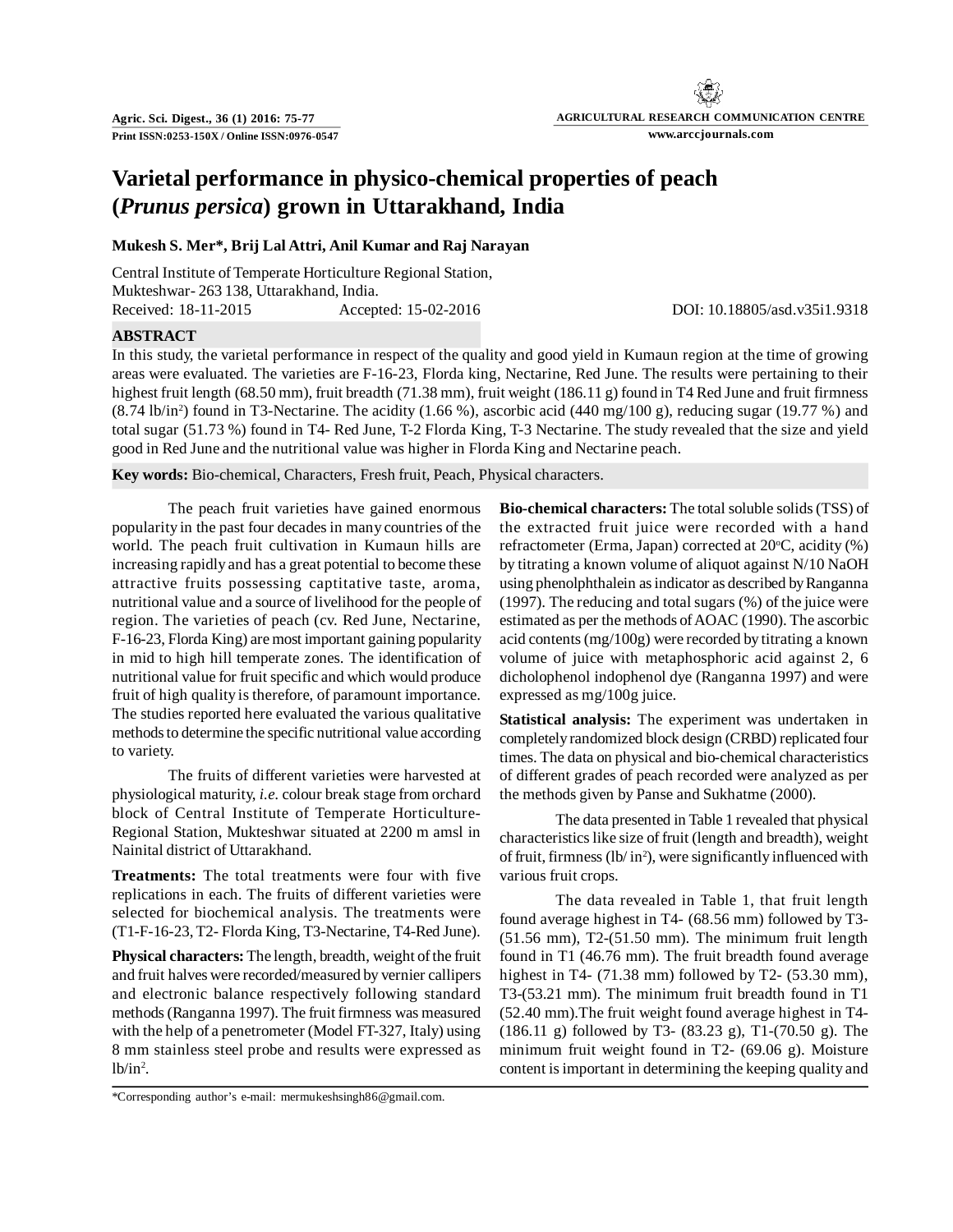| S. No.                     | Fruit length (mm) | Fruit width (mm) | Fruit weight $(g)$ | Pressure (lb/in2) |  |
|----------------------------|-------------------|------------------|--------------------|-------------------|--|
| T1 F-16-23                 | 46.76             | 52.40            | 70.50              | 3.64              |  |
| T <sub>2</sub> Florda King | 51.50             | 53.30            | 69.06              | 3.41              |  |
| T <sub>3</sub> Nectarine   | 51.65             | 53.21            | 83.23              | 8.74              |  |
| T4 Red June                | 68.56             | 71.38            | 186.11             | 7.61              |  |
| Mean                       | 54.64             | 57.59            | 102.22             | 5.85              |  |
| <b>Sem</b>                 | 1.52              | 1.01             | 5.56               | 0.55              |  |
| CD 5 $%$                   | 4.68              | 3.13             | 17.14              | 1.72              |  |
| CV                         | 6.22              | 3.95             | 12.17              | 21.32             |  |

**TABLE 1:** The physical properties of peach varieties

| <b>TABLE 2:</b> The biochemical properties of peach varieties |  |  |  |
|---------------------------------------------------------------|--|--|--|
|---------------------------------------------------------------|--|--|--|

| S. No.                     | Acidity % | Ascorbic Acid $mg/100g$ | Reducing sugar % | Total sugar % |
|----------------------------|-----------|-------------------------|------------------|---------------|
| T1 F-16-23                 | 1.34      | 120.00                  | 5.00             | 6.66          |
| T <sub>2</sub> Florda King | 1.06      | 440.00                  | 8.33             | 13.33         |
| T3 Nectarine               | 1.60      | 310.00                  | 2.50             | 8.00          |
| T <sub>4</sub> Red June    | 1.66      | 140.00                  | 3.33             | 10.00         |
| Mean                       | 1.42      | 252.5                   | 4.79             | 9.49          |
| <b>Sem</b>                 | 0.11      | 8.66                    | 0.35             | 0.50          |
| CD <sub>5%</sub>           | 0.37      | 29.93                   | 1.02             | 2.70          |
| $\mathbf{C}\mathbf{V}$     | 13.14     | 5.94                    | 7.23             | 10.25         |

an indicator of freshness of any food commodity. The fruit firmness pressure found average highest in T3- (8.74 lb/in<sup>2</sup>) followed by T4-  $(7.61 \text{ lb/in}^2)$ , T1- $(3.64 \text{ lb/in}^2)$ . The minimum fruit firmness pressure found in T2  $(3.41 \text{ lb/in}^2)$ . This inconsistency in firmness may be because of environmental variations (i.e. temperature, chilling hours).

The fruit acidity found average highest in T4- (1.66%) followed by T3- (1.60 %), T1-(1.34 %). The minimum fruit acidity found in T2 (1.06 %). Acid content of fruits is important quality parameters and a key determinant of fruit taste. Acids also serve as food constituents and required by the body in minute quantities. Their is basic role to maintain acid base balance in the body fluid systems (Hasib *et al*., 2002). Titrable acidity indicates the concentration of organic acids present in the fruit. The overall range of titrable acidity found in our findings was closely related to the results reported by Hasciseferogullari *et al*. (2007). The lower level of titratable acidity in Florda king peach compares to nectarine fruit at harvest (Table 2) may be due to an alternation in some aspect of malic acid (the major organic acid in peaches and nectarines) synthesis, metabolism, or vacuolar compartmentalization (Yen, 1987; Campbell and Koch, 1989;).

The fruit ascorbic acid found was highest in T2 (440.0 mg/100g) followed by T3 (310 mg/100g), T4- (140.0 mg/100g). The minimum fruit ascorbic acid was found in T1-(120.0 mg/100g). Among different quality attributes of fruits, ascorbic acid is one of great importance due to its numerous roles in the body. It is reorganized as an important antioxidant and a quality indicator of post harvest self life. Fruits and vegetables contribute 91% of ascorbic acid to the human diet. After Florda King, the

Nectarine was found as good source of available ascorbic acid having 310.00 mg/100g on fresh weight basis. These results were agreement with that of reported by Akin *et al.* (2008).

The fruit reducing sugar found was highest in T3 (19.77 %) followed by T4- (14.69 %), T1-(10.50 %). The minimum fruit reducing sugar was found in T2 (5.68 %). The fruit total sugar was found highest in T3 (51.73 %) followed by T1- (32.70 %), T2-(27.98 %). The minimum fruit total sugar was found in T4 (20.34 %). Sugars are important food constituents and instant source of energy for the body activities. A higher sugar level of a fruit also serves as an index of maturity. Apricot contains significant amount of sugars when ripe and concentrate further during storage or drying and dehydration. The results of the current study were in agreement with the previous study of Aubert and Chaforan (2007).

#### **CONCLUSION**

It was concluded from the present study that the different varieties of peach fruit is rich in nutritional and antioxidant composition i.e. sugars, ascorbic acid, carotenoids, acidity, and antioxidant activity. Reducing sugars T-3 (19.77 %) were found significantly higher in Nectarine. The highest average acidity T-4 (1.66%), T-2 vitamin C (440.00 mg/100g) and total sugars T-3 (51.73 %) found in Red June, Florda king, nectarine respectively. Florda king have more vitamin C than the other varieties, has the good antioxidant activity due to presence of vitamin C. This study also provides basic nutritional information on peach's varieties and will be helpful in the development of post harvest management system and small industrialization of in temperate region.